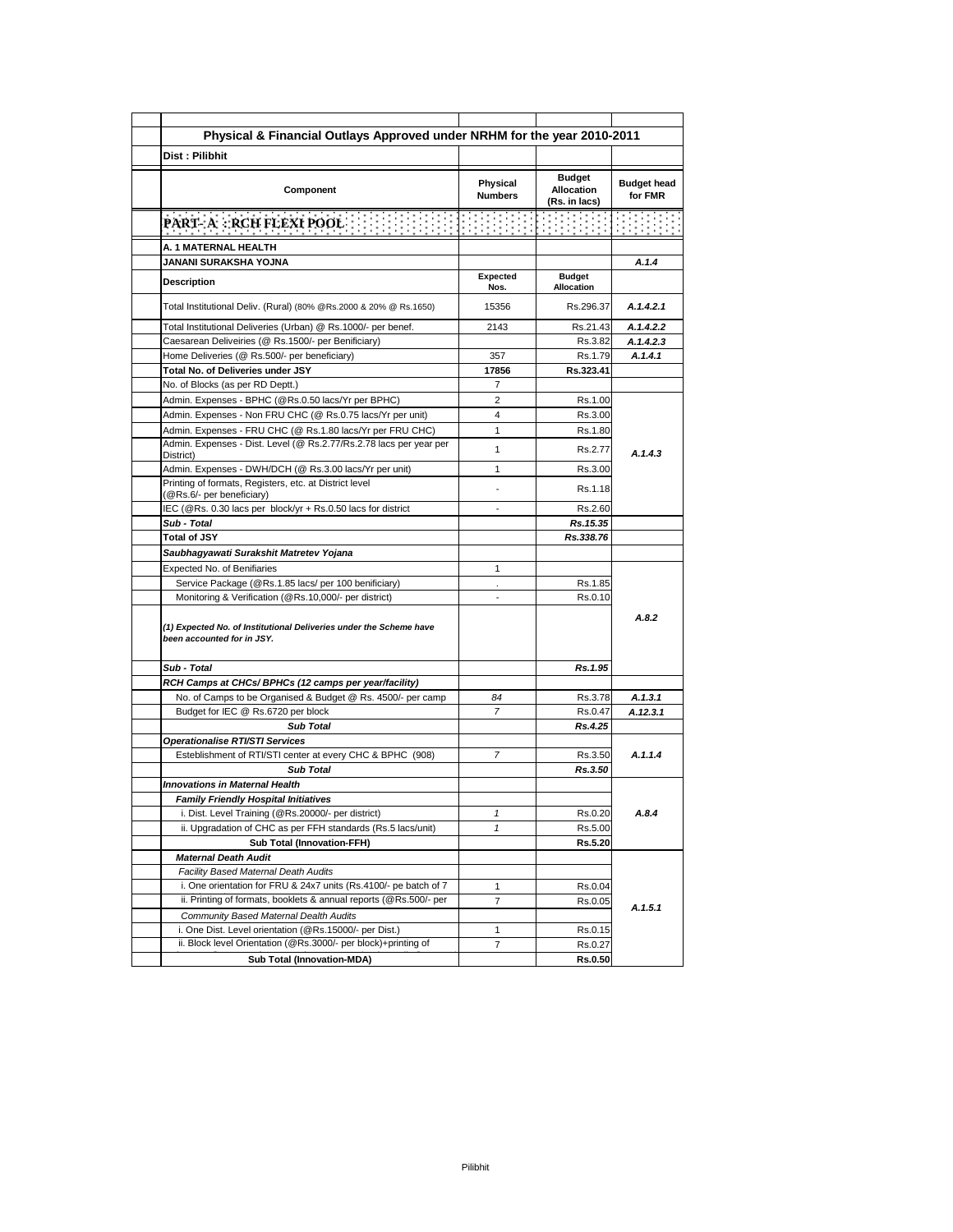| Component                                                         | Physical<br><b>Numbers</b> | <b>Budget</b><br><b>Allocation</b><br>(Rs. in lacs) | <b>Budget head</b><br>for FMR |
|-------------------------------------------------------------------|----------------------------|-----------------------------------------------------|-------------------------------|
| <b>Pregnant Women &amp; Child Tracking</b>                        |                            |                                                     |                               |
| i. Orientation Workshop                                           |                            |                                                     |                               |
| (a) At Dist. Level                                                | 1                          | Rs.0.21                                             |                               |
| (b) At Block Level @ Rs.6500/- block                              | 7                          | Rs.0.46                                             | A.10.3                        |
| ii. Printing of formats (730 format/block @Rs.2 per format)       | 5110                       | Rs.0.10                                             |                               |
| Sub Total (Innovation-Preg. Women & child tracking)               |                            | <b>Rs.0.77</b>                                      |                               |
| <b>Strengthening of Sub Centers Accridited under JSY</b>          |                            |                                                     |                               |
| Dissemination meeting in the District @ Rs 5000/-                 | $\mathbf{1}$               | Rs.0.05                                             |                               |
|                                                                   | 38                         | Rs.0.00                                             | A.1.1.5                       |
| Upgradation of Sub Centre in Dist (From State Level)              |                            |                                                     |                               |
| Sub Total (Innovation-S.C. Accridited under JSY))                 |                            | <b>Rs.0.05</b>                                      |                               |
| Sub Total (Innovation in Maternal Health)                         |                            | Rs.6.52                                             |                               |
| Sub-Total (Maternal Health)                                       |                            | Rs.354.98                                           |                               |
| <b>A.2 CHILD HEALTH</b>                                           |                            |                                                     |                               |
| <b>Comprehensive Child Survival Programme (CCSP)</b>              |                            |                                                     |                               |
| CCSP Training - FBNC (in 1st & 2nd phase districts only)          |                            |                                                     |                               |
| Training Site - District Women Hospital                           |                            |                                                     |                               |
| Expected No. of Participants                                      | 0                          |                                                     |                               |
| No. of Batches to be Organised and Budget @ Rs.12,000 per Batch   | 0                          | Rs.0.00                                             | A.11.5.2                      |
| No. of Batches to be Supervised and Budget @ Rs.3,200 per Batch   | 0                          | Rs.0.00                                             |                               |
| Sub - Total                                                       |                            | Rs.0.000                                            |                               |
| Training at Medical College under CCSP Prog                       |                            |                                                     |                               |
| Support staff to Medical Collage                                  |                            | Rs.0.00                                             |                               |
| Physicians training/F-IMNCI                                       |                            | Rs.0.00                                             | A.11.5.2                      |
|                                                                   |                            | Rs.0.00                                             |                               |
| <b>Sub Total</b>                                                  |                            |                                                     |                               |
| <b>CCSP Training - NSSK (in 3rd phase districts only)</b>         |                            |                                                     |                               |
| Training Site - District Women Hospital                           |                            |                                                     |                               |
| Expected No. of Participants                                      | 70                         |                                                     |                               |
| No. of Batches to be Organised and Budget @ Rs.38,500 per Batch   | $\overline{\mathbf{4}}$    | Rs.1.54                                             | A.11.5.5                      |
| No. of Batches to be Supervised and Budget @ Rs.3,500 per Batch   | 1                          | Rs.0.035                                            |                               |
|                                                                   |                            |                                                     |                               |
| Sub - Total                                                       |                            | Rs. 1.575                                           |                               |
| CCSP Training of ASHAs, ANMs, LHVs - (1st & 2nd Phase             |                            |                                                     |                               |
| Expected No. of Participants (approx. 24 per batch)               | 0                          |                                                     |                               |
| No. of Batches to be Organised and Budget @ Rs.1,65,000 per Batch | 0                          | Rs.0.00                                             |                               |
|                                                                   |                            |                                                     | A.11.5.1                      |
| No. of Batches of ToT and Budget @ Rs.2,39,000 per Batch          | 0                          | Rs.0.00                                             |                               |
| Sub - Total                                                       |                            | Rs.0.00                                             |                               |
| CCSP Training of ASHAs, ANMs, LHVs - (3rd Phase Districts)        |                            |                                                     |                               |
| Expected No. of Participants (approx. 24 per batch)               | 300                        |                                                     |                               |
| No. of Batches to be Organised and Budget @ Rs.1,65,000 per Batch | 12                         | Rs.19.80                                            | A.11.5.1                      |
| No. of Batches of ToT and Budget @ Rs.2,39,000 per Batch          | 1                          | Rs.2.39                                             |                               |
| Sub - Total                                                       |                            | Rs.22.190                                           |                               |
| CCSP Training of Supervisors (in 1st & 2nd phase districts        |                            |                                                     |                               |
| No. of Batches (16 participants) to be Organised and Budget @     | 0                          | Rs.0.000                                            |                               |
| No. of Batches to be Supervised and Budget for Observer Visit @   | 0                          | Rs.0.00                                             | A.11.5.1                      |
|                                                                   |                            | Rs.0.000                                            |                               |
| Sub - Total                                                       |                            |                                                     |                               |
| <b>Site Stregthening</b>                                          |                            |                                                     |                               |
| Strengthening of FBNC/NSSK Site (@ Rs.30,000/- per site)          | 1                          | Rs.0.50                                             | A.11.5.1                      |
| Strengthening of CCSP Training Site (@ Rs.2,33,500/- per site)    | $\mathbf{1}$               | Rs.2.335                                            |                               |
| <b>Sub Total</b>                                                  |                            | Rs.2.835                                            |                               |
| Establishment, Operationalisation & Construction of SNCU          |                            |                                                     |                               |
| Establishment and Operating Exp. Of old SNCU in 7 Dist. @Rs.25    | 0                          | Rs.0.0                                              | A.2.2                         |
| Construction of of new SNCU in 5 Dist. (@Rs.30 lacs)              | 0                          | Rs.0.0                                              | A.9.2.2                       |
| Sub - Total                                                       |                            | <b>Rs.0.0</b>                                       |                               |
|                                                                   |                            |                                                     |                               |
| Infant death audit (Aligarh & Banda only)                         |                            |                                                     | A.2.8                         |
| No. of blocks in the district                                     | 0                          | Rs.0.0                                              |                               |
| Sub - Total                                                       |                            | Rs.0.00                                             |                               |
| Infant & Young Child feeding (IYCF)                               |                            |                                                     |                               |
| Mass Awareness Campaign during World Breastfeeding Week           | 1                          | Rs.0.50                                             | A.2.5                         |
| Sub - Total                                                       |                            | Rs.0.50                                             |                               |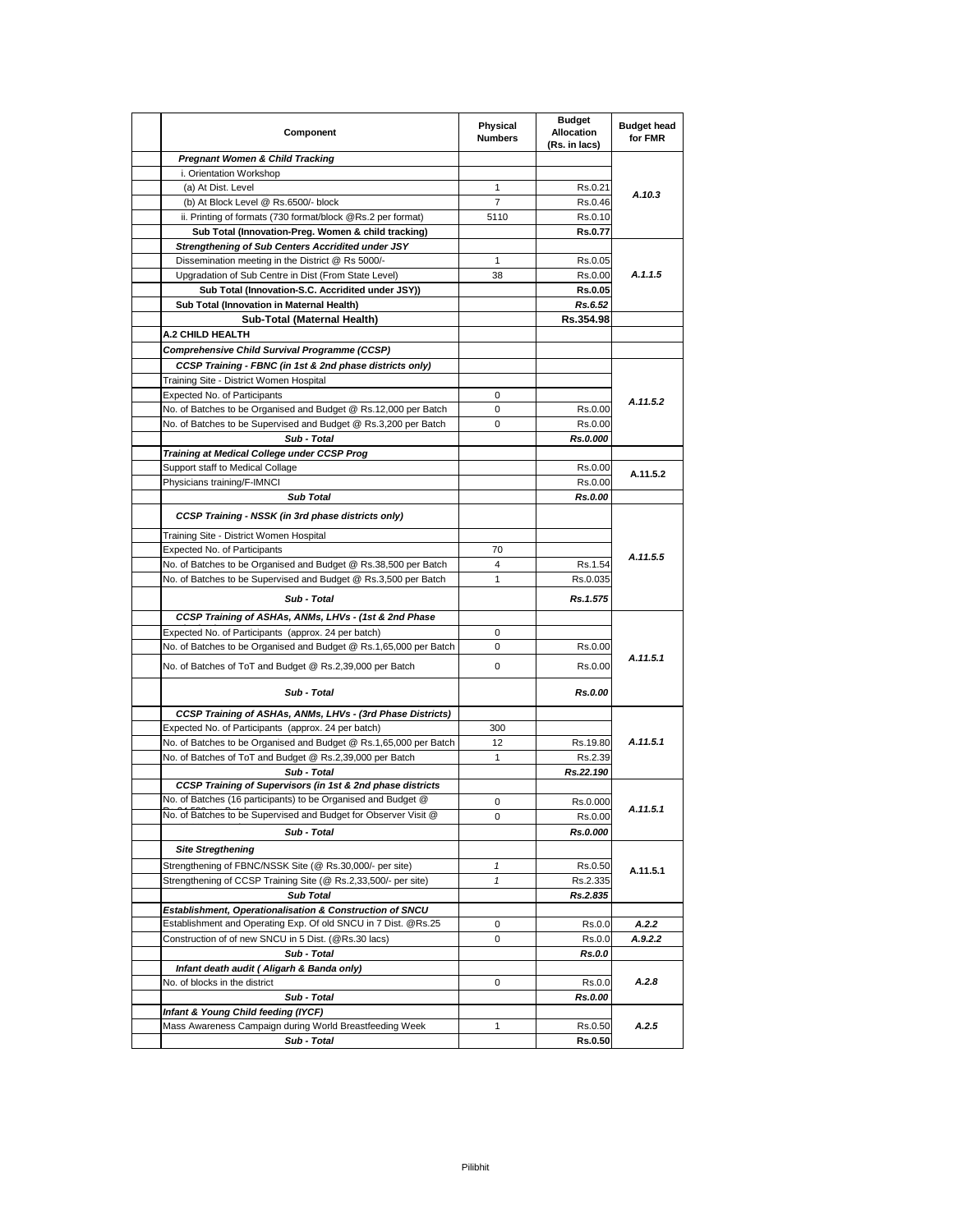| Component                                                                                                                      | Physical<br><b>Numbers</b> | <b>Budget</b><br>Allocation<br>(Rs. in lacs) | <b>Budget head</b><br>for FMR |
|--------------------------------------------------------------------------------------------------------------------------------|----------------------------|----------------------------------------------|-------------------------------|
| Supportive Supervision through Reputed Institutions (for 1st<br>& 2nd pase districts only)                                     |                            |                                              |                               |
| One Supervisor per block @ Rs.5,000/- p.m. for 12 months                                                                       | 0                          | Rs.0.0                                       |                               |
| Mobility for supervisors @ Rs.3,000/- p.m. for 12 months                                                                       | $\mathbf 0$                | Rs.0.0                                       |                               |
| Institutional support @ Rs.5,000/- p.m. for 12 months                                                                          | 0                          | Rs.0.0                                       |                               |
| Sub - Total                                                                                                                    |                            | Rs.0.00                                      |                               |
| Sub-Total (CCSP)                                                                                                               |                            | Rs.27.10                                     |                               |
| Implementation of Bal Swasthya Poshan Mah (BSPM)                                                                               |                            |                                              |                               |
| Joint Meetings of Health & ICDS - 2 Planning Meetings at District                                                              |                            |                                              |                               |
| Level in a year @ Rs. 5000/- per meeting for 2 Rounds<br>Joint planning meeting of health and ICDS at Block level Rs. 2000 per | 1 Dist.                    | Rs.0.10                                      |                               |
| meeting for 2 rounds<br>Joint Orientation of ASHAs & ANMs (@Rs. 25/- per participant) for 2                                    | 7 Blocks<br>1825 ANM and   | Rs.0.28                                      | A.2.7                         |
| Rounds<br>Printing of Guidelines, Reporting & Monitoring Formats (@ Rs.2,000/- per                                             | AWW                        | Rs.0.91                                      |                               |
| block/round) for 2 rounds                                                                                                      | 7 Blocks                   | Rs.0.28                                      |                               |
| Dissemination meeting at District level Rs. 5000 per meeting per<br>District for 2 Rounds                                      | 1 Dist.                    | Rs.0.10                                      |                               |
| Sub - Total                                                                                                                    |                            | Rs.1.67                                      |                               |
| <b>School Health Programme</b>                                                                                                 |                            |                                              |                               |
| Total No. of Blocks in the district<br>No. of Schools to be covered (60 Schools per block)                                     | 7<br>420                   |                                              |                               |
| District Sensitization workshop                                                                                                | $\mathbf{1}$               | Rs. 0.15                                     |                               |
| Contingencies for printing of Health Card, etc. (@Rs.500/- per school)                                                         | 420                        | Rs. 2.10                                     |                               |
| Budget for Mobility (@Rs.300 per visit x 1 visit)                                                                              | 420                        | Rs. 1.26                                     |                               |
| Sub Total (Prog. Implementation)                                                                                               |                            | Rs. 3.51                                     |                               |
| Traning program for 40 schools per block (where                                                                                | 280                        |                                              |                               |
| Training of District Trainers- Honorarium to district traininer @ Rs. 350<br>*2davs                                            | 3                          | Rs. 0.02                                     |                               |
| Honorarium to traininees from block@ Rs. 400 *2days per block                                                                  | 21                         | Rs. 0.17                                     |                               |
| Training of Block Trainers - Honorarium to block resource persons @<br>Rs. 300 *2days*2 batches per block                      | 21                         | Rs. 0.25                                     | A.2.4                         |
| Honararium to Teachers @ Rs. 250*2 teachers per school *2 days                                                                 | 560                        | Rs. 2.80                                     |                               |
| <b>Sub Total (Training)</b>                                                                                                    |                            | Rs. 3.24                                     |                               |
| For training program unspent balance is available at the district                                                              |                            | Rs. 2.06                                     |                               |
| <b>Actual Allocation for training</b>                                                                                          |                            | Rs. 1.18                                     |                               |
| Weighing scale, Ht./Wt Charts, Measuring tape etc. @ Rs1000 per                                                                | 140                        | Rs. 0.00                                     |                               |
| Procurement of IFA tablets (30 mg tablets) for all schools                                                                     | 6300000                    | Rs. 0.00                                     |                               |
| Procurement of deworming tablets for all schools                                                                               | 126000                     | Rs. 0.00                                     |                               |
| Sub Total (Procurement)                                                                                                        |                            | Rs. 0.00                                     |                               |
| <b>Total (School Health)</b>                                                                                                   |                            | Rs. 4.69                                     |                               |
| <b>Total Child Health</b>                                                                                                      |                            | Rs.33.46                                     |                               |
| A3. Family Planning                                                                                                            |                            |                                              |                               |
| <b>Terminal/Limiting Methods</b>                                                                                               |                            |                                              | A.3.1                         |
| Dissemination of manuals on sterilization standards & quality<br>assurance of sterilization services                           | 1                          | Rs. 0.40                                     | A.3.1.1                       |
| NSV Camps in Districts (6 camps/dist. @ Rs.35,000/- per camp)                                                                  | 6                          | Rs. 2.10                                     | A.3.1.3                       |
| Compensation for Female Sterilization                                                                                          | 5464                       | Rs. 54.64                                    | A.3.1.4                       |
| <b>Compensation for Male Sterilization</b><br>Accrediation of private providers of sterilization services                      | 37                         | Rs. 0.56                                     | A.3.1.5                       |
| <b>Female Sterilization</b><br>Male Sterilization (NSV)                                                                        |                            | Rs. 0.25<br>Rs. 0.05                         | A.3.1.6                       |
| <b>Spacing Methods</b>                                                                                                         |                            |                                              | A.3.2                         |
| IUD services at health facilities/compensation                                                                                 | 13148                      | Rs. 2.63                                     | A.3.2.2                       |
| Accrediation of private providers of IUD services                                                                              |                            | Rs. 0.03                                     | A.3.2.3                       |
| Family Welfare Counsellor@9000 per month                                                                                       | 2                          | Rs. 2.16                                     | A.9.1.5                       |
| <b>Sub Total</b><br><b>PCPNDT and Sex-Ratio</b>                                                                                |                            | Rs. 62.81                                    |                               |
| Visit of District Inspection & Monitoring Committee                                                                            | 10                         | Rs. 0.10                                     | A.8.1                         |
| Sensitization Workshop at District level                                                                                       |                            | Rs. 0.40                                     |                               |
| Organising Competions at Inter/Degree Colleges                                                                                 | 3                          | Rs. 0.10                                     |                               |
| Orientation of members of Dist advisory committee at Division                                                                  |                            | Rs. 0.00                                     |                               |
| <b>IEC Activities &amp; Conigency</b><br><b>IEC Activities</b>                                                                 |                            | Rs. 0.40                                     |                               |
| Contigency                                                                                                                     |                            | Rs. 0.04                                     |                               |
| TA/DA to Dist. level Staff for attending workshop, training, meetings                                                          |                            | Rs. 0.20                                     | A.12.4                        |
|                                                                                                                                |                            |                                              |                               |
| <b>Sub Total</b>                                                                                                               |                            | Rs. 1.24                                     |                               |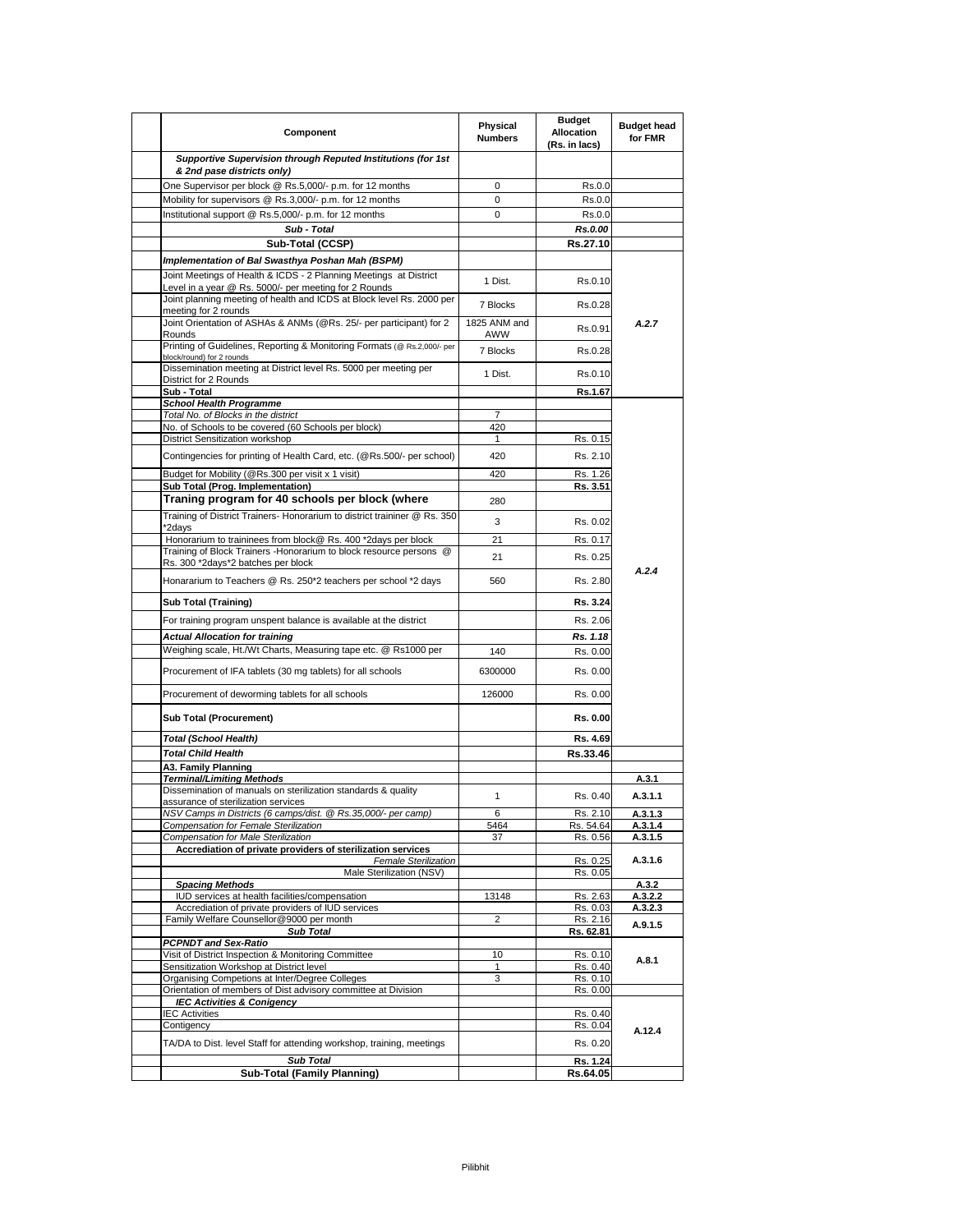| Component                                                                                                                                                                     | Physical<br><b>Numbers</b> | <b>Budget</b><br>Allocation<br>(Rs. in lacs) | <b>Budget head</b><br>for FMR |
|-------------------------------------------------------------------------------------------------------------------------------------------------------------------------------|----------------------------|----------------------------------------------|-------------------------------|
| A.4 ARSH                                                                                                                                                                      |                            |                                              |                               |
| Saloni Scheme                                                                                                                                                                 |                            |                                              |                               |
| No. of Blocks in District                                                                                                                                                     | $\overline{7}$             |                                              | A.4.1                         |
| No. of Schools to be covered (10 Schools per block)                                                                                                                           | 70                         |                                              |                               |
| No. of Benificiaries (150 per school)                                                                                                                                         | 10500                      |                                              |                               |
| Sensitization Workshop at District level                                                                                                                                      | 1                          | Rs. 0.15                                     |                               |
| Budget for Visit of Medical Team (@Rs.300/- per visit x 2 visits per<br>school)                                                                                               | 140                        | Rs. 0.42                                     | A.4.2                         |
| Budget for Preparing Saloni Sabha (Rs.300/- p.m. per school x 10<br>months)                                                                                                   | 700                        | Rs. 2.10                                     |                               |
| Procurement of IFA tablets (100 mg tablets) for all schools                                                                                                                   | 504000                     | Rs.0.00                                      |                               |
| Procurement of deworming tablets for all schools 2 tab/Benf.                                                                                                                  | 21000                      | Rs.0.00                                      | A.13.2.5                      |
| Sub-Total (Adolescent Health)                                                                                                                                                 |                            | Rs.2.67                                      |                               |
| A.5 Urban RCH                                                                                                                                                                 |                            |                                              |                               |
| Urban RCH plan /activities                                                                                                                                                    |                            |                                              |                               |
| <b>Building</b>                                                                                                                                                               | 1                          | 0.84                                         |                               |
| Manpower(1Doctor @ 24000/month,1Staff Nurse@ 15000/month,2                                                                                                                    |                            |                                              |                               |
| ANMs@9000/month,2 Security quards @ 4000/month,1 Ayah                                                                                                                         | $\mathbf{1}$               | 8.52                                         |                               |
| 4000/month, & 1 Sweeper 2000/month                                                                                                                                            |                            |                                              |                               |
| Other Expenses                                                                                                                                                                | 1                          | 0.41                                         | A.5.1                         |
| <b>IEC</b>                                                                                                                                                                    | 1                          | 0.1                                          |                               |
| <b>Subtotal</b>                                                                                                                                                               |                            | 9.87                                         |                               |
| The cost of Drugs(Rs 10,000/month/Health post) and consumables(Rs 3,000/month/Health Post) for Urban<br>RCH amounting to Rs 1.56 Lacs would be met from the Mission Flexipool |                            |                                              |                               |
| <b>A9. INFRASTRUCTURE &amp; HR</b>                                                                                                                                            |                            |                                              |                               |
| <b>Contractual Staff &amp; Services</b>                                                                                                                                       |                            |                                              |                               |
| <b>Position</b>                                                                                                                                                               | No.                        | <b>Budget</b>                                |                               |
| Contractual ANM (@Rs.9000/- pm)                                                                                                                                               | 25                         | Rs. 27.00                                    | A.9.1.1                       |
| Staff Nurse in the district (@Rs.15000/- pm)                                                                                                                                  | 20                         | Rs. 36.00                                    | A.9.1.3                       |
| MBBS (Male/Female) @ Rs.30000/- pm                                                                                                                                            | $\overline{7}$             | Rs. 25.20                                    |                               |
| Specialist at On Call basis for CHC (@ Rs.1000/- per visit) No. of<br>calls for 6 moths                                                                                       | 40                         | Rs. 0.40                                     |                               |
| Specialist at On Call basis for Dist. Hospital (Male)/DCH(@ Rs.1000/-<br>per visit)                                                                                           | 80                         | Rs. 0.80                                     |                               |
| Specialist at Dist. Hospital (Male)/DCH(@ Rs.40000/- pm for                                                                                                                   |                            |                                              | A.9.1.4                       |
| MS/MD/MDS & @Rs.35000/- for Diploma holders)                                                                                                                                  | $\overline{2}$             | Rs. 8.40                                     |                               |
| Specialist at DWH/DCH (@ Rs.40000/- pm for MS/MD/MDS &<br>@Rs.35000/- for Diploma holders)/MBBS(LMO if already on contract)                                                   | $\overline{c}$             | Rs. 8.40                                     |                               |
| Paramedical staff/LT for CHC (@ Rs.9000/- pm)                                                                                                                                 | 5                          | Rs. 5.40                                     |                               |
| Paramedical staff for DH/DWH/DCH (@ Rs.9000/- pm)                                                                                                                             | $\overline{2}$             | Rs. 2.16                                     | A.9.1.5                       |
| Data Assistant (@ Rs.8000/- pm)                                                                                                                                               | $\overline{2}$             | Rs. 1.92                                     |                               |
| Sub-Total (Human Resources)                                                                                                                                                   |                            | Rs.115.68                                    |                               |
| A.10. INSTITUTIONAL STRENGTHENING                                                                                                                                             |                            |                                              |                               |
|                                                                                                                                                                               |                            |                                              |                               |
| Logistics Management/Improvement                                                                                                                                              |                            |                                              |                               |
| <b>Stregthening of Logistic Management</b>                                                                                                                                    | 0                          | Rs. 0.00                                     |                               |
| Divisional logistic management                                                                                                                                                |                            |                                              |                               |
| <b>Transportation of Logistic</b>                                                                                                                                             | $\Omega$                   |                                              | A.10.2                        |
| Divisional level @ Rs 50000/-                                                                                                                                                 |                            | Rs. 0.00                                     |                               |
| District level @ Rs 30000/-                                                                                                                                                   | 1<br>7                     | Rs. 0.30                                     |                               |
| Block level @ Rs 12000/-                                                                                                                                                      |                            | Rs. 0.84                                     |                               |
| Sub-Total (Logistics Strengthening)                                                                                                                                           |                            | Rs.1.14                                      |                               |
| <b>Rent for Sub-Centres</b>                                                                                                                                                   |                            |                                              |                               |
| No. of SCs in Rented Bldgs & Budget @ Rs. 250/- p.m.                                                                                                                          | 31                         | Rs.0.93                                      | A.10.4                        |
| Sub-Total (Sub Center Rent)                                                                                                                                                   |                            | Rs.0.93                                      |                               |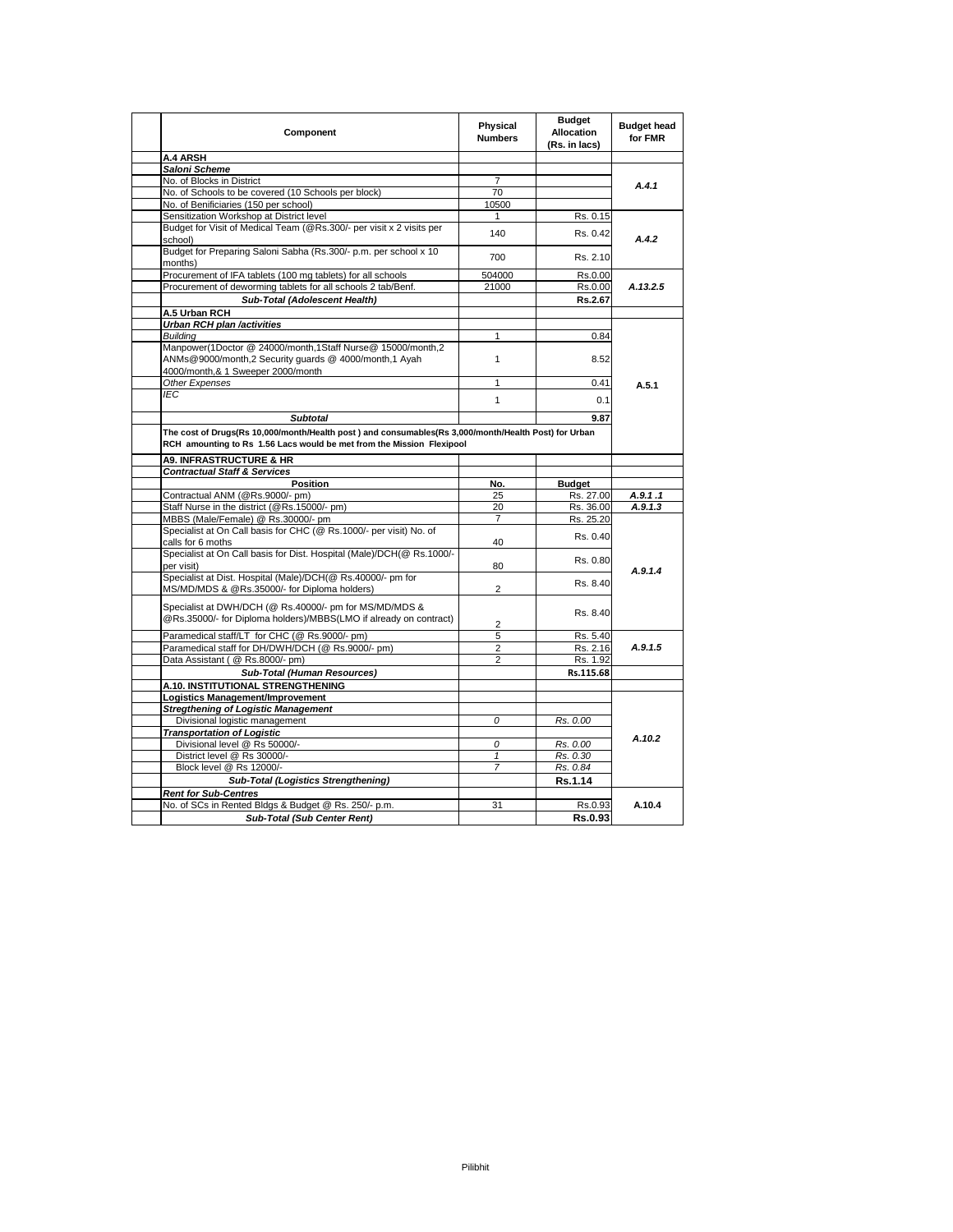| Component                                                                                                    | Physical<br><b>Numbers</b> | <b>Budget</b><br>Allocation<br>(Rs. in lacs) | <b>Budget head</b><br>for FMR |
|--------------------------------------------------------------------------------------------------------------|----------------------------|----------------------------------------------|-------------------------------|
| <b>A.11 TRAINING</b>                                                                                         |                            |                                              |                               |
| Training- Skill Birth Attendant                                                                              |                            |                                              |                               |
| <b>Training at DWH/Combined Hosp</b>                                                                         |                            |                                              |                               |
| Target at DWH                                                                                                | 20                         |                                              |                               |
| No. of Particpants per batch                                                                                 | $\overline{4}$             |                                              |                               |
| No. of Batches                                                                                               | 5                          | Rs.5.52                                      |                               |
| New Site Stregthening at DWH                                                                                 | $\sim$                     | Rs.0.00                                      |                               |
| Existing site stregthening                                                                                   |                            | Rs.0.40                                      |                               |
| Sub-Total (DWH-SBA)                                                                                          |                            | Rs.5.92                                      |                               |
| Training at FRU/24X7                                                                                         |                            |                                              | A.11.3.1                      |
| Name of the selected Training Site FRU/24X7                                                                  | 0                          |                                              |                               |
| Target at FRU/24X7                                                                                           | 0                          |                                              |                               |
| No. of Particpants per batch                                                                                 | 0                          |                                              |                               |
| No. of Batches                                                                                               | 0                          | Rs.0.00                                      |                               |
| New Site Stregthening at FRU                                                                                 |                            | Rs.0.00                                      |                               |
| Existing site stregthening                                                                                   |                            | Rs.0.00                                      |                               |
| Sub-Total (FRU-SBA)                                                                                          |                            | Rs.0.00                                      |                               |
| Sub-Total(SBA Training)                                                                                      |                            | Rs.5.92                                      |                               |
| A.14 PROGRAM MANAGEMENT                                                                                      |                            |                                              |                               |
| Personal & Other Expense of Dist. PMU (Rs.94500/- pm)                                                        | 1                          | Rs.11.34                                     | A.14.2                        |
| Operational Cost (Rs. 60000/- pm)                                                                            | 1                          | Rs.7.20                                      | A.14.4                        |
| Sub-Total (Program Management)                                                                               |                            | Rs.18.54                                     |                               |
| <b>Total for RCH Flexipool (Part A)</b>                                                                      |                            | Rs.607.25                                    |                               |
|                                                                                                              |                            |                                              |                               |
| Part Be Mission Flexipool: And the conduction of the conduction of the conduction of the conduction          |                            |                                              |                               |
|                                                                                                              | Physical                   | <b>Budget</b>                                | <b>Budget head</b>            |
| Component                                                                                                    | <b>Numbers</b>             | <b>Allocation</b>                            | for FMR                       |
| ASHA Scheme:-                                                                                                |                            | (Rs. in lacs)                                | <b>B.1</b>                    |
| Periodic Training for ASHAs                                                                                  |                            |                                              |                               |
| <b>ASHA Support System</b>                                                                                   |                            |                                              | B.1.1                         |
| Replenishment of ASHA Kits & Budget (@ Rs. 500/- per kit*2 for 95%                                           | 1245                       | Rs.0.00                                      | B.1.2                         |
| ASHA)                                                                                                        |                            |                                              |                               |
| Incentive to ASHAs (Avg. Rs.500/- p.m. for 85% ASHAs)                                                        | 1114                       | Rs.66.84                                     | B.1.3                         |
| Award to ASHA (Rs.5000/- for 1 ASHA in each block)<br>Annual ASHA Sammelan (Rs.250/- per ASHA for 60% ASHAs) | $\overline{7}$<br>786      | Rs.0.35<br>Rs.1.97                           | B.1.1                         |
| Mobility to ASHAs (Rs.30/- per ASHA for 95% ASHAs)                                                           | 1245                       | Rs.4.48                                      |                               |
| Block level ASHA Payment Register (Rs.100/-per Register)                                                     | 7                          | Rs.0.01                                      |                               |
| Printing of Voucher Booklet for ASHA (Rs.25/-per Booklet)                                                    | 1310                       | Rs.0.33                                      | B.18.3.2                      |
| Budget ASHA Mentoring Group (Rs.10,000/- per District)                                                       | Quarterly                  | Rs.0.10                                      | B.1.1                         |
|                                                                                                              | Meeting                    |                                              |                               |
| Sub-Total (ASHA Scheme):-                                                                                    |                            | Rs.74.07                                     |                               |
| <b>Untied Grant to Facilities</b>                                                                            |                            |                                              | <b>B.2</b>                    |
| No. of CHCs & Budget @ Rs.0.50 lacs per facility<br>No. of BPHCs & Budget @ Rs.0.50 lacs per facility        | 5<br>2                     | Rs.2.50<br>Rs.1.00                           | B.2.1<br>B.2.2                |
| No. of APHCs & Budget @ Rs.0.25 lacs per facility                                                            | 21                         | Rs.5.25                                      | <b>B.2.2</b>                  |
| No. of Sub Centres & Budget @ Rs.0.10 lacs per facility                                                      | 199                        | Rs.19.90                                     | <b>B.2.3</b>                  |
| No.of VHSCs                                                                                                  | 599                        | Rs.0.00                                      | B.2.4                         |
| No.of Revenue Villages & Budget @Rs.0.10 lacs per R.Village                                                  | 1336                       | Rs.133.60                                    |                               |
| <b>Sub-Total (Untied Grants)</b>                                                                             |                            | Rs.162.25                                    |                               |
| <b>Annual Maintenance Grant to Facilities</b>                                                                |                            |                                              | <b>B.4</b>                    |
| No. of CHCs & Budget @ Rs.1.0 lacs per facility                                                              | 5                          | Rs.5.00                                      | B.4.1                         |
| No. of BPHCs & Budget @ Rs.1.0 lacs per facility<br>No. of APHCs & Budget @ Rs.0.50 lacs per facility        | 2<br>21                    | Rs.2.00<br>Rs.10.50                          | <b>B.4.2</b>                  |
| No. of Sub Centres & Budget @ Rs.0.10 lacs per facility                                                      | 168                        | Rs.16.80                                     | B.4.3                         |
| Sub-Total (Annual Maintenance Grants)                                                                        |                            | Rs.34.30                                     |                               |
| Funds to Rogi Kalyan Samitis                                                                                 |                            |                                              | <b>B.6</b>                    |
| No. of District Hospitals & Funds @ Rs.5.0 lacs per facility                                                 | 2                          | Rs.10.00                                     | B.6.1                         |
| No. of CHCs & Funds @ Rs.1.0 lacs per facility                                                               | 5                          | Rs.5.00                                      | B.6.2                         |
| No. of BPHCs & Funds @ Rs.1.0 lacs per facility                                                              | 2                          | Rs.2.00                                      | B.6.3                         |
| No. of APHCs & Funds @ Rs.1.00 lacs per facility                                                             | 21                         | Rs.21.00                                     | B.6.4                         |
| Sub-Total (Funds for RKS)<br><b>Operationalisation of District Drug Warehouses</b>                           |                            | Rs.38.00                                     |                               |
| Contractual Staff (@Rs.2.94 lacs/yr)                                                                         | 0                          | Rs.0.00                                      | <b>B.21</b>                   |
| Contingency Expenses (@Rs.2.0 lacs/yr)                                                                       | 0                          | Rs.0.00                                      |                               |
| Sub-Total (Ope. of District Drug Warehouses)                                                                 |                            | Rs.0.00                                      |                               |
|                                                                                                              |                            |                                              |                               |
| Mobility Support to DWH & District Combined Hospital                                                         |                            |                                              | B.27.8                        |
| Mobility Support to DWH/DCH @Rs.18000/- Per month.                                                           | 1                          | Rs.2.16                                      |                               |
| Sub-Total (Funds for Mobility Support to DWH & DCH)                                                          |                            | Rs.2.16                                      |                               |
| Mobility Support for Monitoring & Supervision.                                                               |                            |                                              |                               |
| Mobility Support to District Community Mobilizer (@Rs.800/-per day X                                         | 1                          |                                              |                               |
| 8 days/month)                                                                                                |                            | Rs.0.77                                      |                               |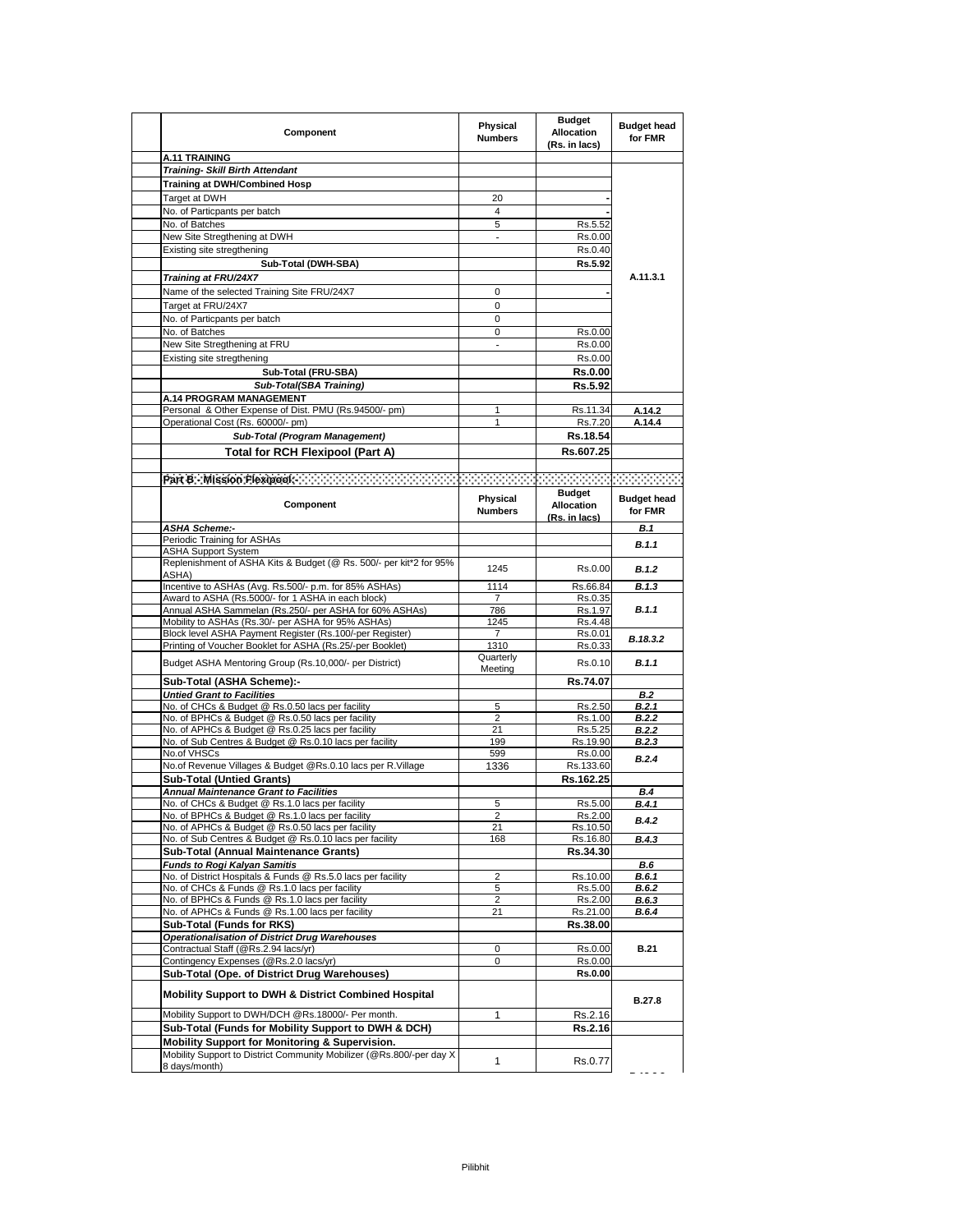| Component                                                                                                          | Physical<br><b>Numbers</b> | <b>Budget</b><br><b>Allocation</b><br>(Rs. in lacs) | <b>Budget head</b><br>for FMR |
|--------------------------------------------------------------------------------------------------------------------|----------------------------|-----------------------------------------------------|-------------------------------|
| Mobility Support to District Account Manager (@Rs.800/-per day X 6<br>days/month)                                  | $\mathbf{1}$               | Rs.0.58                                             | B.18.3.2                      |
| Mobility Support to District Programme Manager (@Rs.800/-per day X<br>8 days/month)                                |                            | Rs.0.00                                             |                               |
| Sub-Total(Mobility Support for Monit. & Supervision)                                                               |                            | Rs.1.34                                             |                               |
| <b>Supervision of ANM/ASHAs</b>                                                                                    |                            |                                                     | B.18.3.2                      |
| Vehicle for Mobility @Rs.18000/-month/block                                                                        | $\overline{7}$             | Rs.15.12                                            |                               |
| Sub-Total (Supervision of ANM/ASHAs)                                                                               |                            | Rs.15.12                                            |                               |
| <b>Vehicle Support for Specialist</b><br>One Vehicle for 5 block level facility (@Rs.18000/-month)                 | 1                          |                                                     | B.27.8                        |
| Sub-Total (Vehicle Support for Specialist)                                                                         |                            | Rs.2.16<br>Rs.2.16                                  |                               |
| <b>Diesel for Generator for District Hospitals</b>                                                                 |                            |                                                     |                               |
| Diesel Support for generator (@Rs.1 lac per month)                                                                 | 2                          | Rs.24.00                                            | <b>B.28</b>                   |
| Sub-Total (Diesel Support for District Hospital)                                                                   |                            | Rs.24.00                                            |                               |
| Diesel Support for Generator in Fully Functional CHC.                                                              |                            |                                                     |                               |
| Diesel Support for Fully functional CHC (@Rs.35000/-per month)                                                     | 5                          | Rs.21.00                                            | <b>B.28</b>                   |
| Diesel Support for CHC functional in BPHC building (@Rs.13500/-per                                                 | 2                          |                                                     |                               |
| month)                                                                                                             |                            | Rs.3.24                                             |                               |
| Sub-Total (Diesel Support for fully functional CHCs)                                                               |                            | Rs.24.24                                            |                               |
| Saas Bahu Sammelans (1 each at District)                                                                           |                            |                                                     | B.7.1                         |
| No. of Sammellans & Budget (@Rs. 1.50 lac. Per District)                                                           | 1                          | Rs.1.50                                             |                               |
| Sub-Total (Saas Bahu Sammelan)                                                                                     |                            | Rs.1.50                                             |                               |
| Tehsil level Pradhan Sammelan                                                                                      |                            |                                                     | B.8.2                         |
| No. of Sammelans & Budget (@Rs.40,000 per Sammelan)                                                                | 3                          | Rs.1.20<br>Rs.1.20                                  |                               |
| Sub-Total (Tehsil level Pradhan Sammelan)                                                                          |                            |                                                     |                               |
| Organization of Swasthya Mela<br>Organization of S.Mela @Rs.20000/- Mela/Month at each block.                      | $\overline{7}$             | Rs.16.80                                            | <b>B.10.1</b>                 |
| Sub-Total (Swasthya Mela)                                                                                          |                            | Rs.16.80                                            |                               |
| <b>Concurrent Audit</b>                                                                                            |                            |                                                     |                               |
| Budget @ Rs. 4000/- per month for 12 months                                                                        | 1                          | Rs.0.48                                             | <b>B.27.5</b>                 |
| <b>Sub-Total (Concurrent Audit)</b>                                                                                |                            | Rs.0.48                                             |                               |
| <b>Health Management Information System (HMIS):-</b>                                                               |                            |                                                     |                               |
| Hiring of Vehicle for District HMIS Nodal Officer (@Rs.800/- Visit)                                                | $\overline{2}$             | Rs.0.19                                             |                               |
| Mobility Support for Block HMIS Nodal Officer (@Rs.600/-month)                                                     | 7                          | Rs.0.50                                             | <b>B.21</b>                   |
| Internet Connectivity @Rs.400/- per month/computer                                                                 | 9                          | Rs.0.43                                             |                               |
| Consumables & Stationary for Computer, printer (Rs.400/-per                                                        | 9                          | Rs.0.43                                             |                               |
| month/facility)                                                                                                    |                            |                                                     |                               |
| Sub-Total (HMIS)                                                                                                   |                            | Rs.1.56                                             |                               |
| <b>Programme Management:-</b>                                                                                      |                            |                                                     |                               |
| <b>Expenses at Additional Director level:-</b>                                                                     |                            |                                                     |                               |
| Mobility @Rs.2500/-per District per Month.                                                                         | 0                          | Rs.0.00                                             | <b>B.27.6</b>                 |
| Contingency Expenses @Rs.5000/- month.                                                                             | $\Omega$                   | Rs.0.00                                             |                               |
| Sub-Total (Exp.at Addl.Director level)-                                                                            |                            | Rs.0.00                                             |                               |
| <b>Operational Cost for Block Project Management Unit</b><br>Honoraria to Block Data Assistant @Rs.8000/-Per Month |                            |                                                     |                               |
|                                                                                                                    | 7                          | Rs.6.72                                             | B.27.1                        |
| Communication support to Block Program Manager @Rs.500/-P.M.                                                       | $\overline{7}$             | Rs.0.42                                             |                               |
| Sub-Total (Operational Cost for BPMU)                                                                              |                            | Rs.7.14                                             |                               |
| Provision of Contractual Staff (AYUSH)                                                                             |                            |                                                     |                               |
| Position                                                                                                           | No.                        | <b>Budget</b>                                       |                               |
| ISM Lady Doctors (@ Rs.24,000/- per month)                                                                         | 8                          | Rs.46.08                                            | B.14.4                        |
| AYUSH Doctors (@ Rs.24,000/- per month)<br>AYUSH Pharmacists (@ Rs.9,000/- per month)                              | 13<br>11                   | Rs.11.88                                            | B.14.1                        |
| Sub-Total (Contractual Staff - AYUSH)                                                                              |                            | Rs.57.96                                            |                               |
| Integrated Skill Refresher Training for ANM & LHV.                                                                 |                            |                                                     |                               |
| Total Work load for the year                                                                                       | 128                        |                                                     |                               |
|                                                                                                                    |                            |                                                     | B.16.3.1                      |
| Total no. of Proposed Batches & Budget @Rs.165950/- per batch.                                                     | 8                          | Rs. 13.28                                           |                               |
| Sub-Total (Integrated skill training for ANM/LHV)                                                                  |                            | Rs.13.28                                            |                               |
| Infrastructure & Manpower for UIP                                                                                  |                            |                                                     |                               |
| Mobile Workshop at Regional Depot @Rs.4 Lac.                                                                       | 0                          | Rs.0.00                                             |                               |
| Renovation & Electrification of WIC/WIF                                                                            | 0                          | Rs.0.00                                             | B.26.5                        |
| Expansion of Cold Chain Store at Regional/Divisional Depo                                                          | 0                          | Rs.0.00                                             |                               |
| Expansion of Cold Chain Workshop @Rs.50000/-year/District.                                                         | 1                          | Rs.0.50                                             |                               |
| Mobility Support to Block (1 Vehicle @Rs.800/-per block for 6 days in<br>a month for 12 months)                    | $\overline{7}$             | Rs.4.03                                             |                               |
| IVRS System for Tracking of Beneficiaries.                                                                         | $\mathbf 0$                | Rs.0.00                                             | B.18.3.2                      |
| Sub - Total (Infrasturcture & Manpower for UIP)                                                                    |                            | Rs.4.53                                             |                               |
|                                                                                                                    |                            |                                                     |                               |
|                                                                                                                    |                            |                                                     |                               |
|                                                                                                                    |                            |                                                     |                               |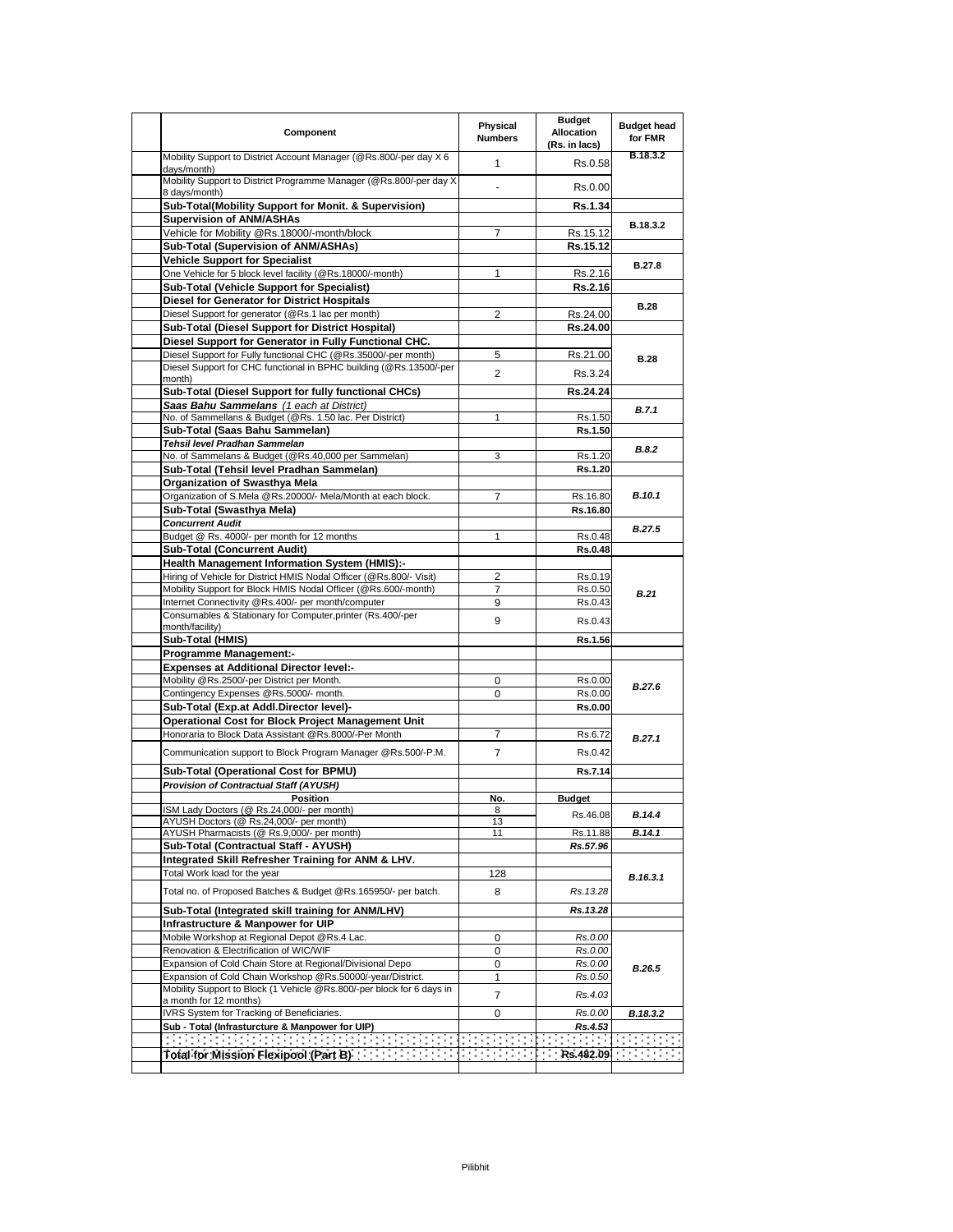|     | Component                                                                                                                                                                                                                                                                         | Physical<br><b>Numbers</b>    | <b>Budget</b><br><b>Allocation</b><br>(Rs. in lacs) | <b>Budget head</b><br>for FMR |
|-----|-----------------------------------------------------------------------------------------------------------------------------------------------------------------------------------------------------------------------------------------------------------------------------------|-------------------------------|-----------------------------------------------------|-------------------------------|
| SI. | Component                                                                                                                                                                                                                                                                         | Physical<br><b>Numbers</b>    | <b>Budget</b><br><b>Allocation</b><br>(Rs. in lacs) |                               |
|     | <b>Routine Immunization (Part C)</b>                                                                                                                                                                                                                                              | <b>Contract Contract</b>      | <b>Service State</b>                                |                               |
|     | Total Number of Immunization Sessions to be organized in the District                                                                                                                                                                                                             | 15312<br>Sessions/Year        |                                                     |                               |
|     | Mobility support for supervision: Supervisory visits by district level<br>officers for monitoring and supervision of RI @ Rs 50000 /District for<br>district level officers (this includes POL and maintenance) per year                                                          | 1                             | Rs.0.50                                             |                               |
|     | Alternate Vaccine delivery @ Rs 50/- sessionx 3 months(April-June)<br>+2 Vehicles /Blocks for 8 days /month for 9 months (July-March 10)                                                                                                                                          | 15312<br>Sessions/Year        | Rs.7.66                                             |                               |
|     | Focus on Urban slum & underserved areasHiring an ANM @<br>Rs.300/session for four sessions/month/slum of 10000 population and<br>Rs.200/- per month as contingency per slum of i.e. total expense of<br>Rs. 1400/- per month per slum of 10000 population                         | 0 Sessions/Year               | Rs.0.00                                             |                               |
|     | Mobilization of children by ASHA /RI Mobilizer @ Rs 150/- per session                                                                                                                                                                                                             | 15312<br>Sessions/Year        | Rs.22.97                                            |                               |
|     | Support for Computer Assistant for RI reporting (with annual<br>increment of 10% wef from 2010-11Districts @ Rs 8000- 10,000 p.m                                                                                                                                                  | 1                             | Rs.1.06                                             |                               |
|     | Printing and dissemination of tally sheets, monitoring forms, etc. @<br>Rs 1 /beneficiary                                                                                                                                                                                         | 65357<br>Benefiaceries        | Rs.0.65                                             |                               |
|     | Quarterly Review & feedback meeting exclusive for RI at district level<br>with one Block MOIC, ICDS CDPO and other stakeholders<br>stakeholders @ Rs 100/- per participant for meeting expenses (lunch,<br>organizational expenses)                                               | 21                            | Rs.0.08                                             |                               |
|     | Quarterly Review Meetings at Block level Quarterly Review &<br>feedback meeting for exclusive for RI at Block level @Rs 50/-ppas<br>honorarium for ASHA (travel)and Rs 25 /-person at the disposal of<br>MOIC for meeting expenses(refreshments, stationary and Misc<br>expences) | 1586                          | Rs.2.11                                             |                               |
|     | District level orientation training for 2 days of ANM, Multipurpose<br>Health worker @ Rs67300/batch with 20 participants in each batch                                                                                                                                           | 1 Batch                       | Rs.0.67                                             |                               |
|     | One day cold chain handelers training for block level cold chain<br>handlers @ Rs. 26,000 per batch and Rs 3000 for Observer<br>nominated by State                                                                                                                                | 1Batch                        | Rs.0.29                                             |                               |
|     | One day Training of block level data handlers by DIO and District Cold<br>chain Officer to train about the reporting formats of Immunization and<br>NRHM Rs 300/Participant/Block                                                                                                 | $\overline{7}$                | Rs.0.02                                             |                               |
|     | Microplanning at SC levelRs 100/- per subcentre (meeting at block<br>level, logistic)                                                                                                                                                                                             | 199                           | Rs.0.20                                             |                               |
|     | Microplanning at Block & District levelFor consolidation of microplan<br>at PHC/CHC level @ Rs 1000/- block & at district level @ Rs 2000/-<br>per district                                                                                                                       | 1District & 7<br><b>Block</b> | Rs.0.09                                             |                               |
|     | Consumables for computer including provision for internet access for<br>RIMSRs 400/- Month / Districts                                                                                                                                                                            | $\mathbf{1}$                  | Rs.0.05                                             |                               |
|     | Red/Black Plastic bags etc, 2 bags per session @ Rs. 2/Bag                                                                                                                                                                                                                        | 15312<br>Sessions/Year        | Rs.0.70                                             |                               |
|     | Purchase of Bleach/Hypochlorite solution Rs. 500/vaccine storage<br>point/year X 1000 vaccine storage points                                                                                                                                                                      | 8 Vaccine<br>storage points   | Rs.0.04                                             |                               |
|     | Purchase of Twin bucket Rs 400 per PHC/CHC per year                                                                                                                                                                                                                               | 8 Vaccine<br>storage points   | Rs.0.03                                             |                               |
|     | Funds for purchase of small polythene zipper bags to keep vaccines<br>in the vaccine carriers Rs. 0.5/polythene bag X total number of<br>sessions/year +10% wastage                                                                                                               | 15312<br>Sessions/Year        | Rs.0.09                                             |                               |
|     | Funds for preparing disposal pit for disposal of sharp immunization<br>waste. Rs. 3500/pit X 500 vaccine storage points                                                                                                                                                           | 4                             | Rs.0.14                                             |                               |
|     | <b>RI</b> subtotal                                                                                                                                                                                                                                                                |                               | Rs.37.35                                            |                               |
|     | <b>Cold Chain maintenance</b><br>Cold chain maintenance@Rs 500/Block & Rs 10,000/District/Year                                                                                                                                                                                    | 1District & 7                 | Rs.0.15                                             |                               |
|     | POL for vaccine delivery from State to District and from district to<br>PHC/CHCs@ Rs. 100000/- district/Year)                                                                                                                                                                     | <b>Block</b><br>1District     | Rs.1.00                                             |                               |
|     | Subtotal Cold Chain                                                                                                                                                                                                                                                               |                               | Rs.1.15                                             |                               |
|     | Sub Total (Part C)                                                                                                                                                                                                                                                                |                               | Rs.38.50                                            |                               |
|     |                                                                                                                                                                                                                                                                                   |                               |                                                     |                               |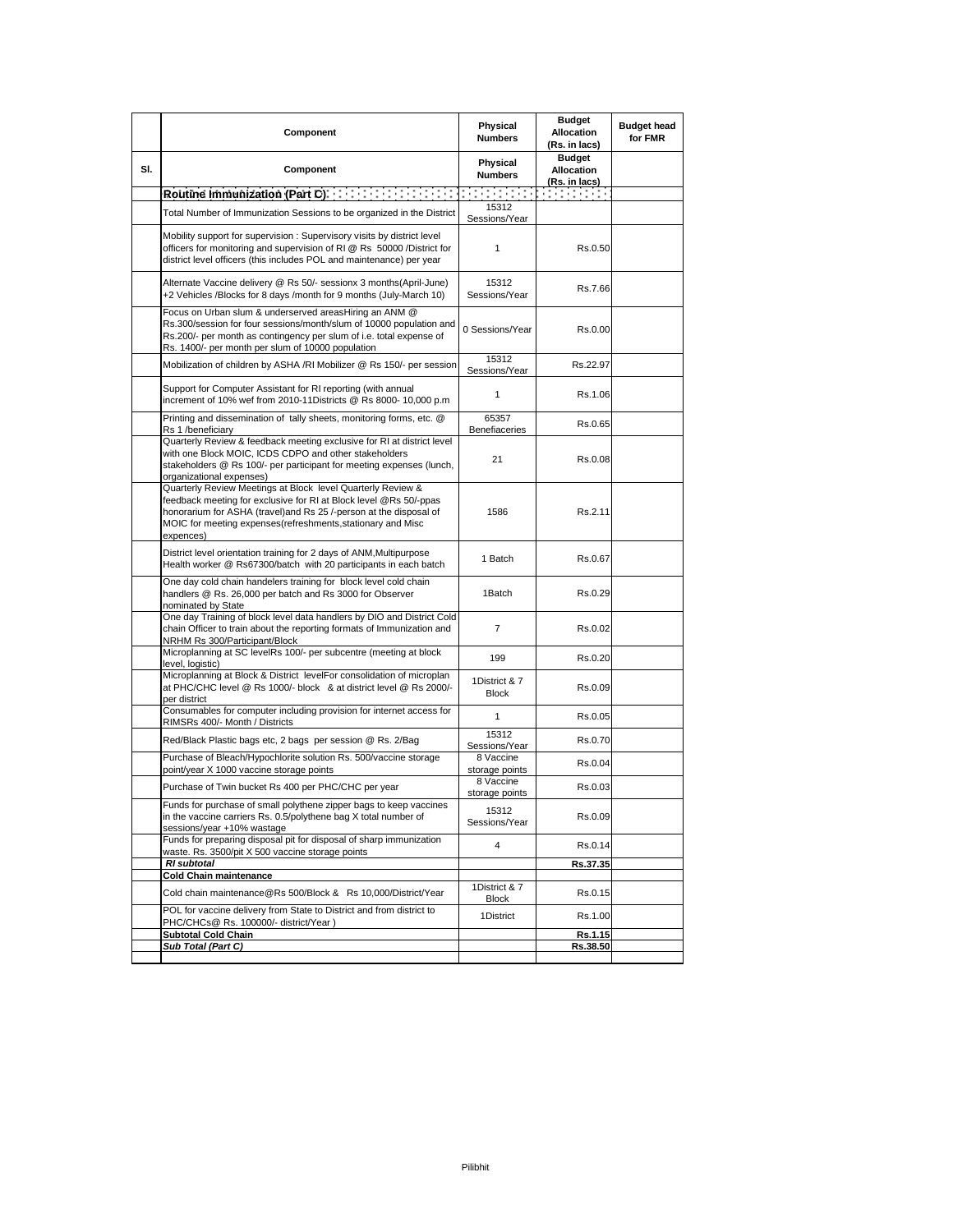|         | Component                                                                                                                                                       | Physical<br><b>Numbers</b>                                                            | <b>Budget</b><br><b>Allocation</b><br>(Rs. in lacs) | <b>Budget head</b><br>for FMR |
|---------|-----------------------------------------------------------------------------------------------------------------------------------------------------------------|---------------------------------------------------------------------------------------|-----------------------------------------------------|-------------------------------|
| 1. NPCB | Part D - National Program                                                                                                                                       | <u> Mara</u> t Maria Maria Barat da Barat da Barat da Brasil<br>Maria Barat da Brasil | <u> Angologicko</u>                                 |                               |
| SI.     | Component                                                                                                                                                       | Physical<br><b>Numbers</b>                                                            | <b>Budget</b><br><b>Allocation</b><br>(Rs. in lacs) | <b>Budget Head</b><br>for FMR |
| 1.1     | Govt Sector 30% of Tot. Trgt @531/cat.oprt.(IOL)                                                                                                                | 1996                                                                                  | 1059876                                             |                               |
| 1.2     | NGO Sector 20% of Tot Trgt @ 656/Cat. Oprt.(IOL)                                                                                                                | 1331                                                                                  | 873136                                              |                               |
| 1.3     | Pvt. Sector 50% of Tot trgt.                                                                                                                                    | 3327                                                                                  | 0                                                   |                               |
|         | <b>Sub Total</b>                                                                                                                                                | 6654                                                                                  | 1933012                                             |                               |
| 2       | SES (Free Spec. to Children) @ of 100/-Spec                                                                                                                     | 693                                                                                   |                                                     |                               |
| 3       | Vision Centre @ 50,000/Centre Equipment                                                                                                                         | 1 Govt/NGO                                                                            | 50000                                               |                               |
| 4       | Operations other than Cataract                                                                                                                                  | 110                                                                                   | 110000                                              |                               |
| 5       | Eye Collection @ 500/Cornea.                                                                                                                                    | $\mathbf 0$                                                                           | 0                                                   |                               |
|         | Total allocated for the District in Rs.                                                                                                                         | 7457                                                                                  | 2093012                                             |                               |
|         | 2. RNTCP(WB)                                                                                                                                                    |                                                                                       |                                                     |                               |
| SI.     | Component                                                                                                                                                       | Physical<br><b>Numbers</b>                                                            | <b>Budget</b><br><b>Allocation</b><br>(Rs. in lacs) | <b>Budget Head</b><br>for FMR |
|         | 1 CIVIL WORKS                                                                                                                                                   |                                                                                       | 29700                                               |                               |
| 2       | <b>LABORATORY MATERIALS</b><br>3 HONERARIUM                                                                                                                     |                                                                                       | 288000<br>418688                                    |                               |
|         | 4 IEC/PUBLICITY                                                                                                                                                 |                                                                                       | 123350                                              |                               |
|         | 5 EQUIPMENT MAINTENANCE                                                                                                                                         |                                                                                       | 80400                                               |                               |
|         | 6 TRAINING                                                                                                                                                      |                                                                                       | 136440                                              |                               |
|         | 7 POL & VEHICLE MAINTENANCE<br><b>8 VEHICLE HIRING CHARGES</b>                                                                                                  |                                                                                       | 80000<br>238500                                     |                               |
|         | 9 NGO/PP SUPPORT                                                                                                                                                |                                                                                       | 165000                                              |                               |
|         | 10 MISCELLANEOUS EXPENSES                                                                                                                                       |                                                                                       | 205690                                              |                               |
|         | 11 CONTRACTUAL SERVICES                                                                                                                                         |                                                                                       | 2922000                                             |                               |
|         | <b>12 PRINTING</b><br>13 RESEARCH & STUDIES                                                                                                                     |                                                                                       | 105779                                              |                               |
|         | 14 MEDICAL COLLEGES                                                                                                                                             |                                                                                       |                                                     |                               |
|         | 15 PROCUREMENT OF VEHICLES                                                                                                                                      |                                                                                       | 200000                                              |                               |
|         | 16 PROCUREMENT OF EQUIPMENT                                                                                                                                     |                                                                                       |                                                     |                               |
|         | Sub-TOTAL                                                                                                                                                       | 4993547                                                                               | 4993547                                             |                               |
|         | <b>Grand Total</b>                                                                                                                                              |                                                                                       |                                                     |                               |
| 3. NLEP | <b>Activities</b>                                                                                                                                               | <b>Physical Targets Financial</b>                                                     |                                                     |                               |
|         |                                                                                                                                                                 |                                                                                       | <b>Allocation</b>                                   |                               |
|         | 1 Contractual Services- Driver                                                                                                                                  |                                                                                       |                                                     |                               |
|         | Remuneration @ Rs. 7,000/= P.M.                                                                                                                                 | $\mathbf 0$                                                                           | $\mathbf 0$                                         |                               |
|         | Sub total<br>2 Office Maintenance                                                                                                                               |                                                                                       | 0                                                   |                               |
|         | Telephone/Fax/Internet @ Rs. 15,000/= P.A.                                                                                                                      |                                                                                       | 15000                                               |                               |
|         | Office Operation & Maintenance @ Rs. 18,000/= P.A.                                                                                                              |                                                                                       | 18000                                               |                               |
|         | Consum-ables Stationery @ Rs. 24,000 P.A.                                                                                                                       |                                                                                       | 24000                                               |                               |
|         | Maintenance of Office Equipment & Furniture etc.                                                                                                                |                                                                                       | 15000                                               |                               |
|         | Sub total<br>3 Mobility-                                                                                                                                        |                                                                                       | 72000                                               |                               |
|         | Vehicle operation / hiring of 1 Vehicle @ Rs 75000 P.A.                                                                                                         |                                                                                       | 75000                                               |                               |
|         | Sub total                                                                                                                                                       |                                                                                       | 75000                                               |                               |
|         | 4Training<br>4 Days' Training of newly recruited Medical Officers @ Rs 28,000 per                                                                               |                                                                                       |                                                     |                               |
|         | batch of 30 trainees                                                                                                                                            | 4                                                                                     | 3733                                                |                               |
|         | 3 Days' Training of newly recruited Health Workers @ Rs 24,000 per                                                                                              |                                                                                       |                                                     |                               |
|         | batch of 30 trainees                                                                                                                                            | 0                                                                                     | 0                                                   |                               |
|         | 2 Days' Refresher Training of Medical Officers @ Rs 16,000 per batch<br>of 30 trainees<br>2 Days' Refresher Training of Health Workers @ Rs 16,000 per batch    | 30                                                                                    |                                                     |                               |
|         | of 30 trainees                                                                                                                                                  | 60                                                                                    | 48000                                               |                               |
|         | Sub total                                                                                                                                                       |                                                                                       | 51733                                               |                               |
|         | 5 Procurement                                                                                                                                                   |                                                                                       |                                                     |                               |
|         | Supportive medicines and other items for patients @ Rs39 per patient<br>under treatment<br>Splints, Crutches, Items for Deformity Patients Rs. 15/= per patient |                                                                                       | 20000                                               |                               |
|         | under treatment                                                                                                                                                 |                                                                                       | 8000                                                |                               |
|         | Patient Welfare Rs. 26/= per patient under treatment                                                                                                            |                                                                                       | 13300                                               |                               |
|         | Printing of forms @ Rs. 39/= per patient under treatment                                                                                                        |                                                                                       | 20000                                               |                               |
|         | Sub total<br><b>IEC Activities</b>                                                                                                                              |                                                                                       | 61300                                               |                               |
|         | Rallies @ Rs. 5,000/= each                                                                                                                                      | $\overline{2}$                                                                        | 10000                                               |                               |
|         | School Quiz @ Rs. 1000/= each                                                                                                                                   | 10                                                                                    | 10000                                               |                               |
|         | IPC workshops of ASHA @ Rs. 5000/= each                                                                                                                         | $\overline{2}$                                                                        | 10000                                               |                               |
|         | Health Mela in local festivals, Melas etc. @ Rs. 5,000/= each<br>Sub total                                                                                      |                                                                                       | 5000<br>35000                                       |                               |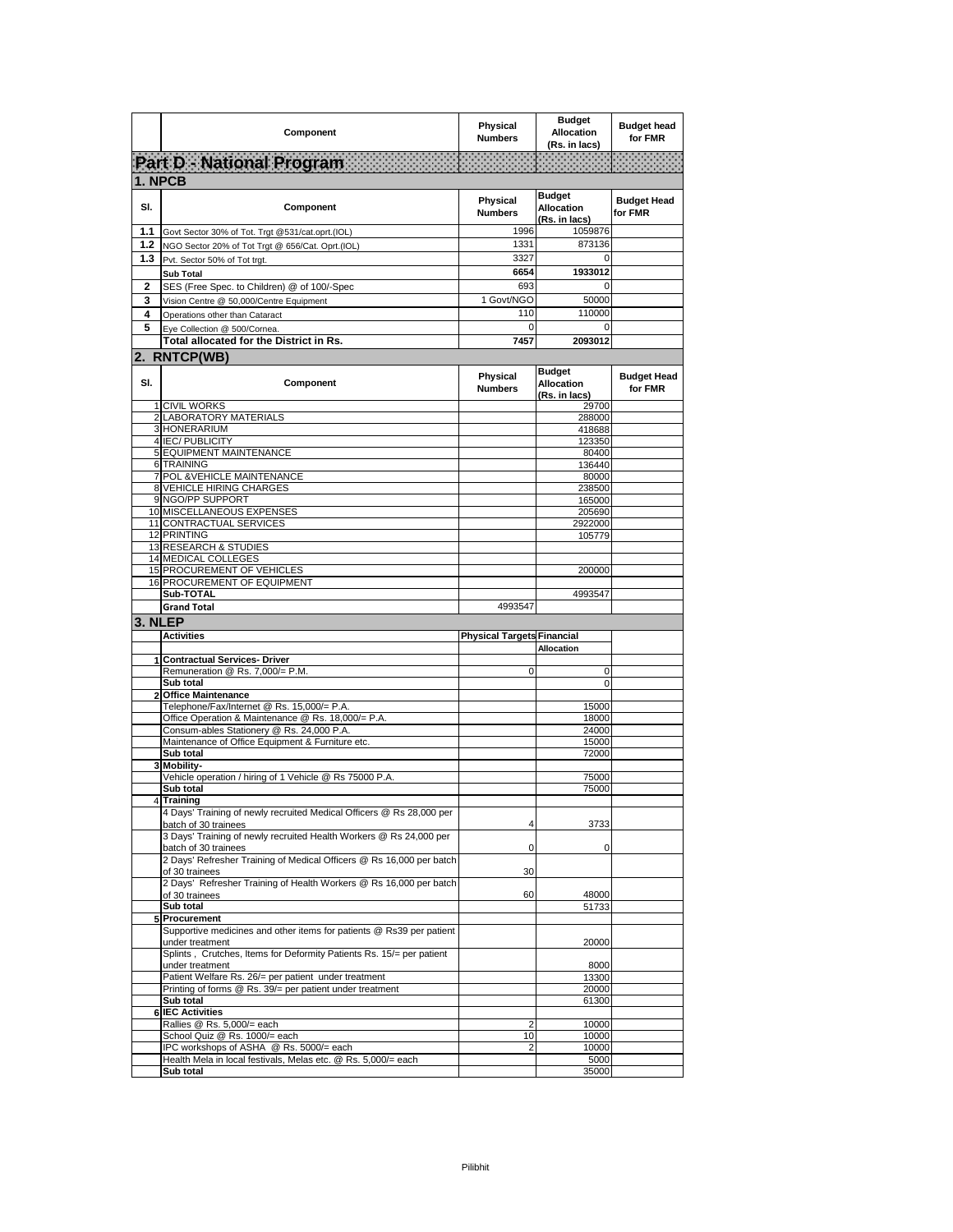|     | Component                                                                               | <b>Physical</b><br><b>Numbers</b> | <b>Budget</b><br><b>Allocation</b><br>(Rs. in lacs) | <b>Budget head</b><br>for FMR |
|-----|-----------------------------------------------------------------------------------------|-----------------------------------|-----------------------------------------------------|-------------------------------|
|     | 7 Urban Leprosy Project                                                                 |                                   |                                                     |                               |
|     | <b>Supportive Medicines</b>                                                             |                                   | 9000                                                |                               |
|     | Monitoring & Supervision<br>MDT delivery & follow-up services                           |                                   | 6000<br>11300                                       |                               |
|     | Sub total                                                                               |                                   | 26300                                               |                               |
|     | 8 Incentive to Ashas                                                                    |                                   | 53200                                               |                               |
|     | 9 Review Meetings                                                                       |                                   | 18000                                               |                               |
|     | 10 Disability Prevention & Medical Rehabilitation                                       |                                   |                                                     |                               |
|     | Screening Camp for selection of RCS patients<br>Screening Camp - miscellaneous expenses |                                   | 10000<br>10000                                      |                               |
|     | Screening Camp- Self Care Kits & patient Welfare items                                  |                                   | 10000                                               |                               |
|     | Sub total                                                                               |                                   | 30000                                               |                               |
|     | 11 Cash Assistance                                                                      |                                   |                                                     |                               |
|     | Cash assistance- POL for Vehicle                                                        |                                   | 20000                                               |                               |
|     | Cash assistance- TA DA for Leprosy Staff<br>Sub total                                   |                                   | 40000<br>60000                                      |                               |
|     | <b>Grand Total</b>                                                                      |                                   | 482533                                              |                               |
|     | 4. NVBDCP                                                                               |                                   |                                                     |                               |
| S1. | <b>Activity Proposed</b>                                                                | Physical                          | Budget                                              | <b>Budget</b> head            |
| No. |                                                                                         | <b>Numbers</b>                    | <b>Allocation (Rs.</b><br>In lacs)                  | for FMR                       |
|     | 1 DBS (Domestic Budgetary Support)                                                      |                                   |                                                     |                               |
|     | 1.1 Malaria                                                                             |                                   |                                                     |                               |
|     | Incentive to ASHA                                                                       |                                   |                                                     |                               |
|     | Training                                                                                |                                   |                                                     |                               |
|     | Monitoring & Supervision                                                                |                                   | 45000                                               |                               |
|     | BCC/IEC Anti Malaria Month                                                              |                                   | 20000                                               |                               |
|     | Malaria: Total                                                                          |                                   | 65000                                               |                               |
|     | 1.2 Elimination of Lymphatic Filarisis                                                  |                                   |                                                     |                               |
|     | Training of MO's                                                                        |                                   | 23302.5                                             |                               |
|     | Training of Paramedical / Supervisor                                                    |                                   | 69907.5                                             |                               |
|     |                                                                                         |                                   | 47000                                               |                               |
|     | Night Survey                                                                            |                                   | 40000                                               |                               |
|     | POL/Mobility                                                                            |                                   |                                                     |                               |
|     | Training of drug Disrtibuters                                                           |                                   | 150168                                              |                               |
|     | Honorarium of drug distributers                                                         |                                   | 419219                                              |                               |
|     | Honorrium of Supervisors                                                                |                                   | 49021                                               |                               |
|     | Morbity Management                                                                      |                                   | 40000                                               |                               |
|     | Inter Sectoral Conver. & social mobilization in Ly. Filariasis<br>from malaria BCC/IEC  |                                   | 110000                                              |                               |
|     | Filaria: Total                                                                          |                                   | 948618                                              |                               |
|     | 1.3 Dengue/ Chikungunya                                                                 |                                   |                                                     |                               |
|     | Apex Referral Lab                                                                       |                                   |                                                     |                               |
|     | sentinel surveillance Hospital                                                          |                                   |                                                     |                               |
|     | Epidemic Preparedness & rapid response                                                  |                                   |                                                     |                               |
|     | Training Workshop                                                                       |                                   |                                                     |                               |
|     | Dengue/ Chikungunya from malaria BCC/IEC                                                |                                   |                                                     |                               |
|     | Dengue/ Chikungunya: Total                                                              |                                   | 0                                                   |                               |
|     | 1.4 AES/JE                                                                              |                                   |                                                     |                               |
|     | Strengthing of Surveillance Treatment facilities                                        |                                   |                                                     |                               |
|     |                                                                                         |                                   |                                                     |                               |
|     | Strengthing of Surveillance diagnosis JE lab facilities                                 |                                   |                                                     |                               |
|     | Capacity building / Traiging                                                            |                                   |                                                     |                               |
|     | monitoring and Supervision                                                              |                                   |                                                     |                               |
|     | Communi. Awareness in JE/AES from Malaria BCC/IEC                                       |                                   |                                                     |                               |
|     | AES/JE: Total                                                                           |                                   | 0                                                   |                               |
|     | 2 Kala-azar                                                                             |                                   |                                                     |                               |
|     | Kalazar Survey                                                                          |                                   |                                                     |                               |
|     | Kalazar Fortnight Campain                                                               |                                   |                                                     |                               |
|     | IEC/BCC                                                                                 |                                   |                                                     |                               |
|     | Labour Charges                                                                          |                                   |                                                     |                               |
|     | Total Kala-azar                                                                         |                                   | 0                                                   |                               |